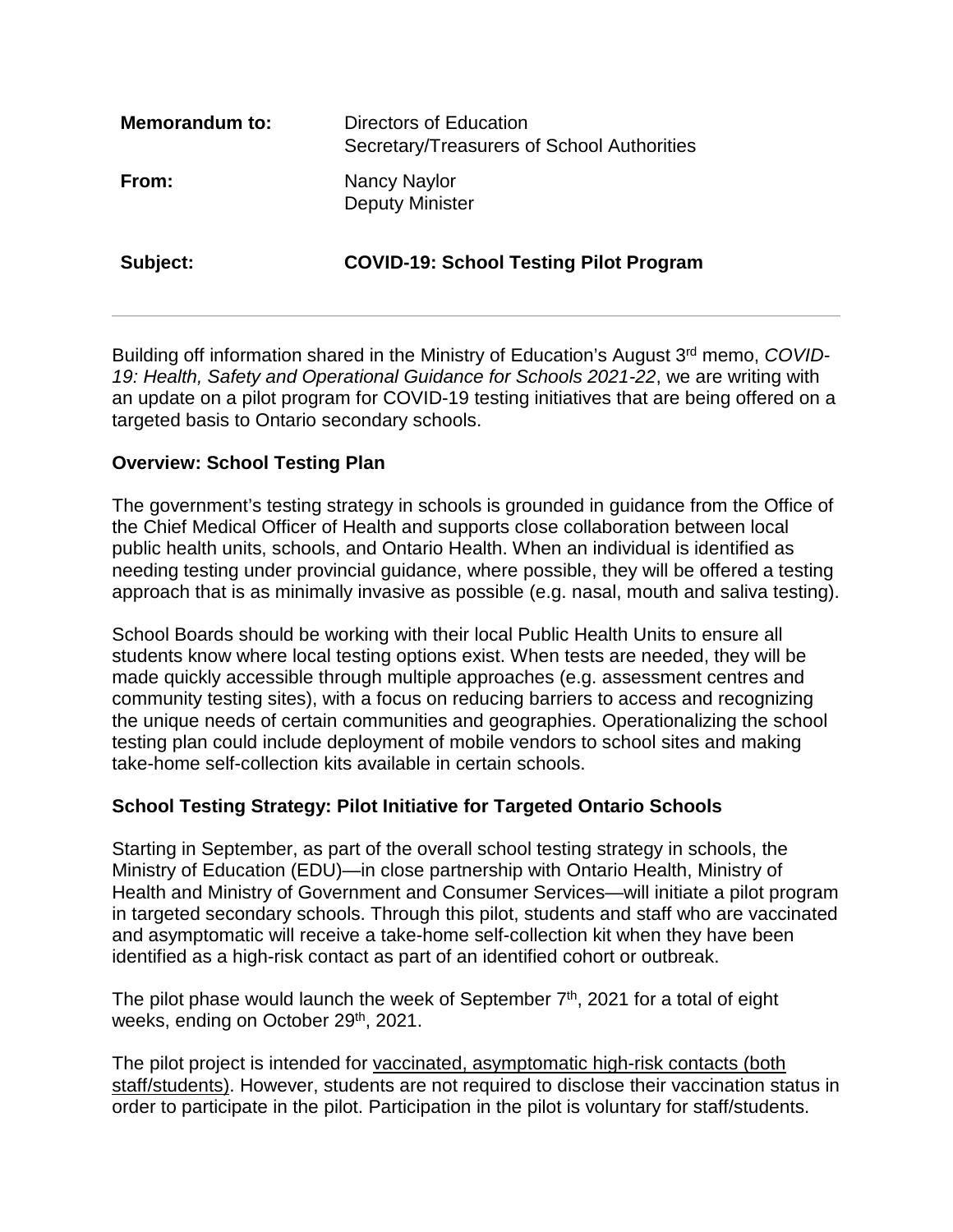Students, staff and families will continue to have the option to seek testing through their local assessment centre/specimen collection centre or the option to isolate.

This testing approach is in addition to locally driven testing initiatives and may be expanded throughout the school year based on uptake, effectiveness, and demand.

## **Overview of Pilot Program:**

- Take-home kits including instruction materials and a laboratory requisition will be made available by the first week of September.
- The number of kits provided to school sites will be based on an estimated 15% of secondary schools' enrolment.
- Schools will be responsible for receiving, storing, and distributing take-home selfcollection kits.
- The principal (or school leader/designate) would distribute a kit to each individual in the identified class or cohort as identified and directed by local public health units.
- Take-home tests can be self-administered or administered by another person (eg. parent or caregiver) and returned to the school location.
	- o Participating staff and students will have access to instructional videos on completing the take-home self-collection kit.
- Schools will be the drop-off location for completed and packaged specimens and will be provided drop-off boxes. An on-demand courier will pick up specimens from school locations. Completed and properly packaged specimens do not pose a safety risk.

### **Site Selection:**

Targeted secondary schools located in 13 public health units were identified based on local public health context, including vaccination rates and recent historical data on positivity rates.

A mix of schools was identified within 13 public health units to achieve a diverse mix of geographies and a balance of school settings (i.e., considering factors such as location, enrolment size, proximity to local testing centres). Consideration was also given to site distribution across identified school boards. These factors were considered to draw experiences and lessons learned to inform potential expansion and a broader provincial roll-out.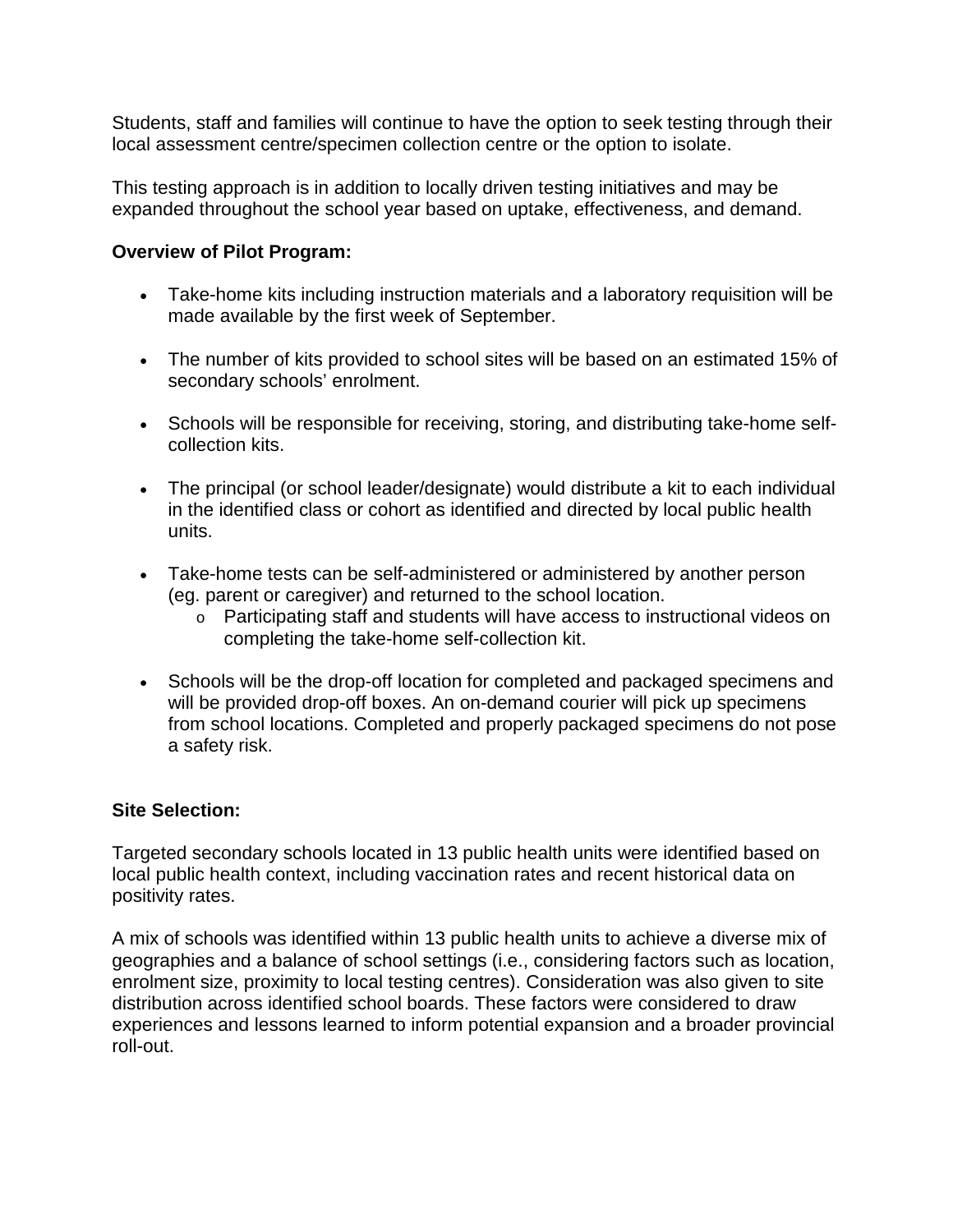See Appendix for a list of targeted school boards and corresponding public health units, as well as a list of identified schools.

While this pilot initiative builds off of best practices identified through locally driven initiatives run by community partners and public health units in Toronto and Ottawa, school boards in Toronto and Ottawa are not included in the pilot to avoid duplicating services that are already being made broadly available in these regions.

### **Next Steps:**

The Ministry of Education will contact identified school boards and corresponding public health units to schedule regionally-based meetings beginning the week of August 23, 2021 to further discuss this initiative and roles and responsibilities for identified school boards.

Thank you for your partnership in implementing local testing initiatives for the upcoming school year.

Sincerely,

Nancy Naylor Deputy Minister

c: Executive Director, Association des conseils scolaires des écoles publiques de l'Ontario (ACÉPO) Executive Director, Association franco-ontarienne des conseils scolaires catholiques (AFOCSC) Executive Director, Ontario Catholic School Trustees' Association (OCSTA) Executive Director, Ontario Public School Boards' Association (OPSBA) Executive Director, Council of Ontario Directors of Education (CODE) Executive Director and Secretary-Treasurer, Association des enseignantes et des enseignants franco-ontariens (AEFO) General Secretary, Ontario English Catholic Teachers' Association (OECTA) General Secretary, Elementary Teachers' Federation of Ontario (ETFO) General Secretary, Ontario Secondary School Teachers' Federation (OSSTF) Chair, Ontario Council of Educational Workers (OCEW) Chair, Education Workers' Alliance of Ontario (EWAO) Co-ordinator, Canadian Union of Public Employees – Ontario (CUPE-ON) Executive Director, Association des directions et directions adjointes des écoles franco-ontariennes (ADFO) Executive Director, Catholic Principals' Council of Ontario (CPCO) Executive Director, Ontario Principals' Council (OPC) Dr. Kieran Moore, Chief Medical Officer of Health of Ontario Liz Walker, Office of Chief Medical Officer of Health (OCMOH)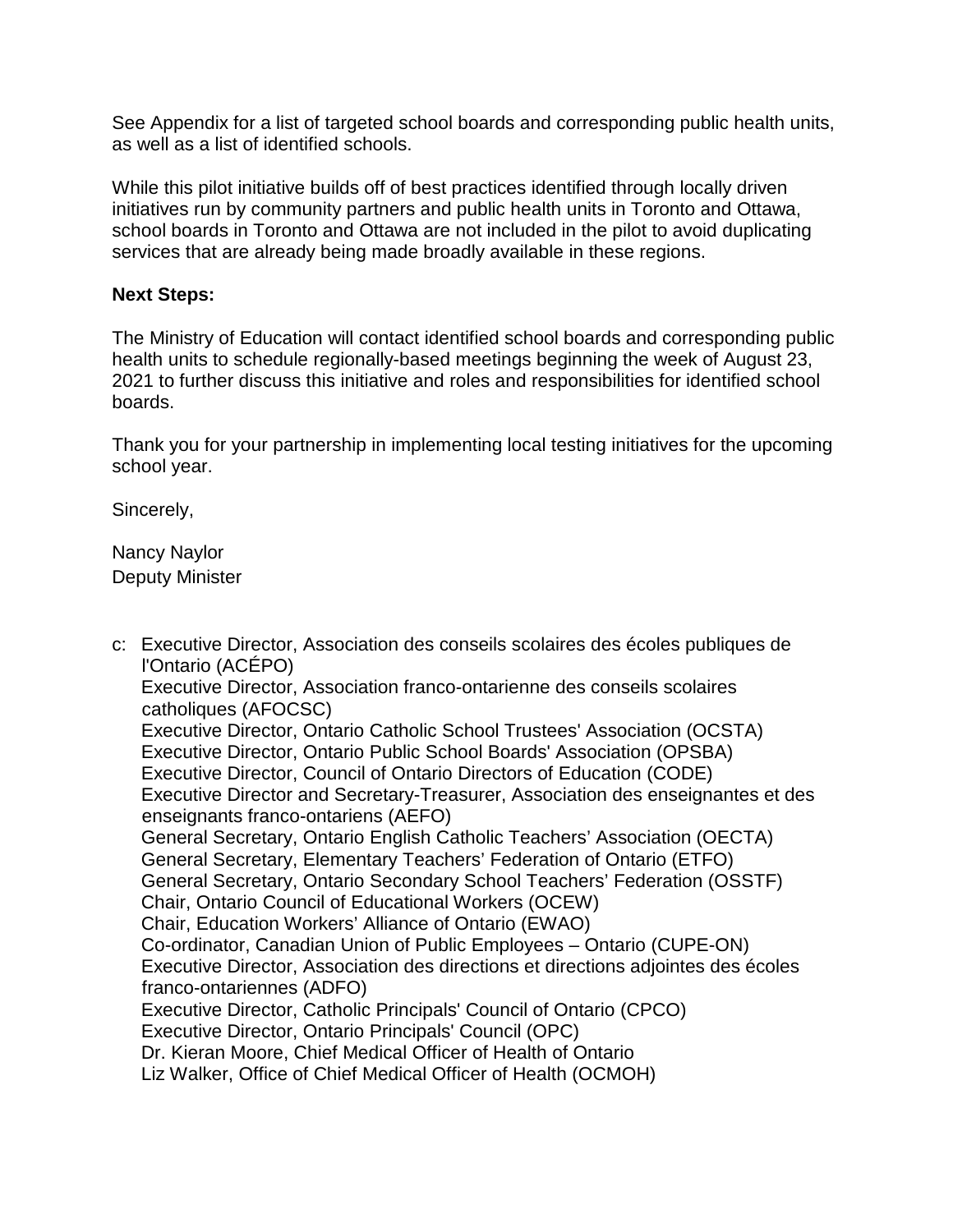# **Appendix: Public Health Units and School Boards Identified for Pilot Inclusion**

| <b>Public Health Unit</b>          | <b>School Boards</b>                                          |
|------------------------------------|---------------------------------------------------------------|
|                                    |                                                               |
| <b>CHATHAM-KENT PUBLIC HEALTH</b>  | Conseil scolaire catholique Providence                        |
|                                    | <b>Lambton Kent District School Board</b>                     |
|                                    | <b>St Clair Catholic District School Board</b>                |
| <b>DURHAM REGION HEALTH</b>        | Conseil scolaire catholique MonAvenir                         |
| <b>DEPARTMENT</b>                  | Conseil scolaire Viamonde                                     |
|                                    | Durham Catholic District School Board                         |
|                                    | Durham District School Board                                  |
|                                    | Kawartha Pine Ridge District School Board                     |
|                                    | Peterborough Victoria Northumberland and Clarington           |
|                                    | <b>Catholic District School Board</b>                         |
|                                    |                                                               |
|                                    |                                                               |
| <b>EASTERN ONTARIO HEALTH UNIT</b> | Catholic District School Board of Eastern Ontario             |
|                                    | Conseil des écoles publiques de l'Est de l'Ontario            |
|                                    | Conseil scolaire de district catholique de l'Est ontarien     |
|                                    | Upper Canada District School Board                            |
| <b>GREY BRUCE PUBLIC HEALTH</b>    | <b>Bluewater District School Board</b>                        |
|                                    | <b>Bruce-Grey Catholic District School Board</b>              |
| <b>HALDIMAND-NORFOLK HEALTH</b>    | <b>Brant Haldimand Norfolk Catholic District School Board</b> |
| <b>UNIT</b>                        | <b>Grand Erie District School Board</b>                       |
| <b>MIDDLESEX-LONDON HEALTH</b>     | Conseil scolaire catholique Providence                        |
| <b>UNIT</b>                        | Conseil scolaire Viamonde                                     |
|                                    | London District Catholic School Board                         |
|                                    | <b>Thames Valley District School Board</b>                    |
| <b>NIAGARA REGION PUBLIC</b>       | Conseil scolaire catholique MonAvenir                         |
| <b>HEALTH</b>                      | District School Board of Niagara                              |
|                                    | Niagara Catholic District School Board                        |
| <b>NORTHWESTERN HEALTH UNIT</b>    | Keewatin-Patricia District School Board                       |
|                                    | Kenora Catholic District School Board                         |
|                                    | Rainy River District School Board                             |
| <b>PEEL REGION HEALTH SERVICES</b> | Conseil scolaire catholique MonAvenir                         |
|                                    | Conseil scolaire Viamonde                                     |
|                                    | Dufferin-Peel Catholic District School Board                  |
|                                    | Peel District School Board                                    |
|                                    |                                                               |
|                                    |                                                               |
| <b>PORCUPINE HEALTH UNIT</b>       | Conseil scolaire public du Nord-Est de l'Ontario              |
|                                    | Conseil scolaire catholique de district des Grandes           |
|                                    | <b>Rivières</b>                                               |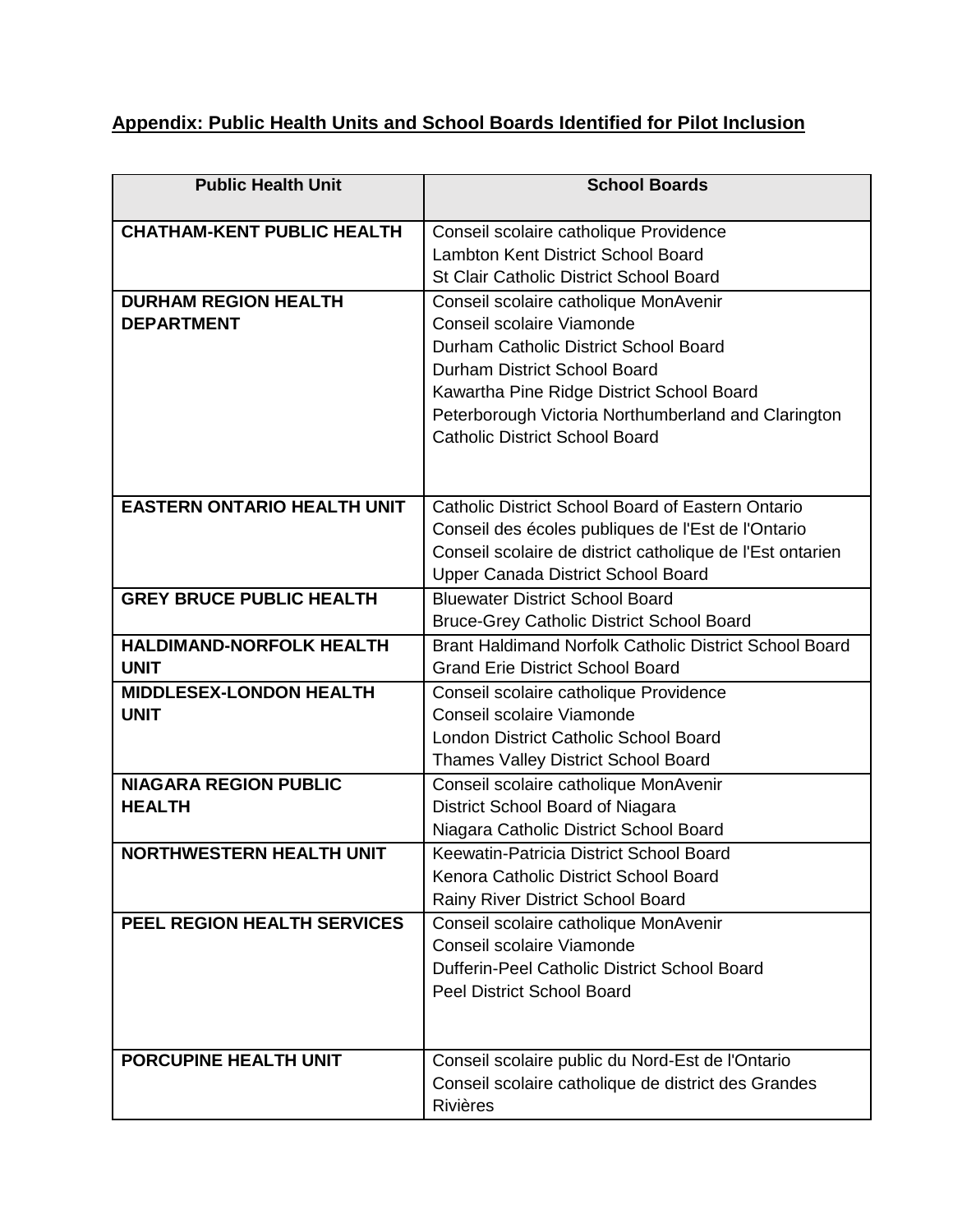|                                  | District School Board Ontario North East            |
|----------------------------------|-----------------------------------------------------|
|                                  | Northeastern Catholic District School Board         |
| THUNDER BAY DISTRICT HEALTH      | Conseil scolaire de district catholique des Aurores |
| <b>UNIT</b>                      | boréales                                            |
|                                  | <b>Lakehead District School Board</b>               |
|                                  | Superior-Greenstone District School Board           |
|                                  | Thunder Bay Catholic District School Board          |
| <b>WINDSOR-ESSEX COUNTY</b>      | Conseil scolaire catholique Providence              |
| <b>HEALTH UNIT</b>               | Conseil scolaire Viamonde                           |
|                                  | <b>Greater Essex County District School Board</b>   |
|                                  | Windsor-Essex Catholic District School Board        |
| <b>YORK REGION PUBLIC HEALTH</b> | Conseil scolaire catholique MonAvenir               |
|                                  | Conseil scolaire Viamonde                           |
|                                  | <b>York Catholic District School Board</b>          |
|                                  | York Region District School Board                   |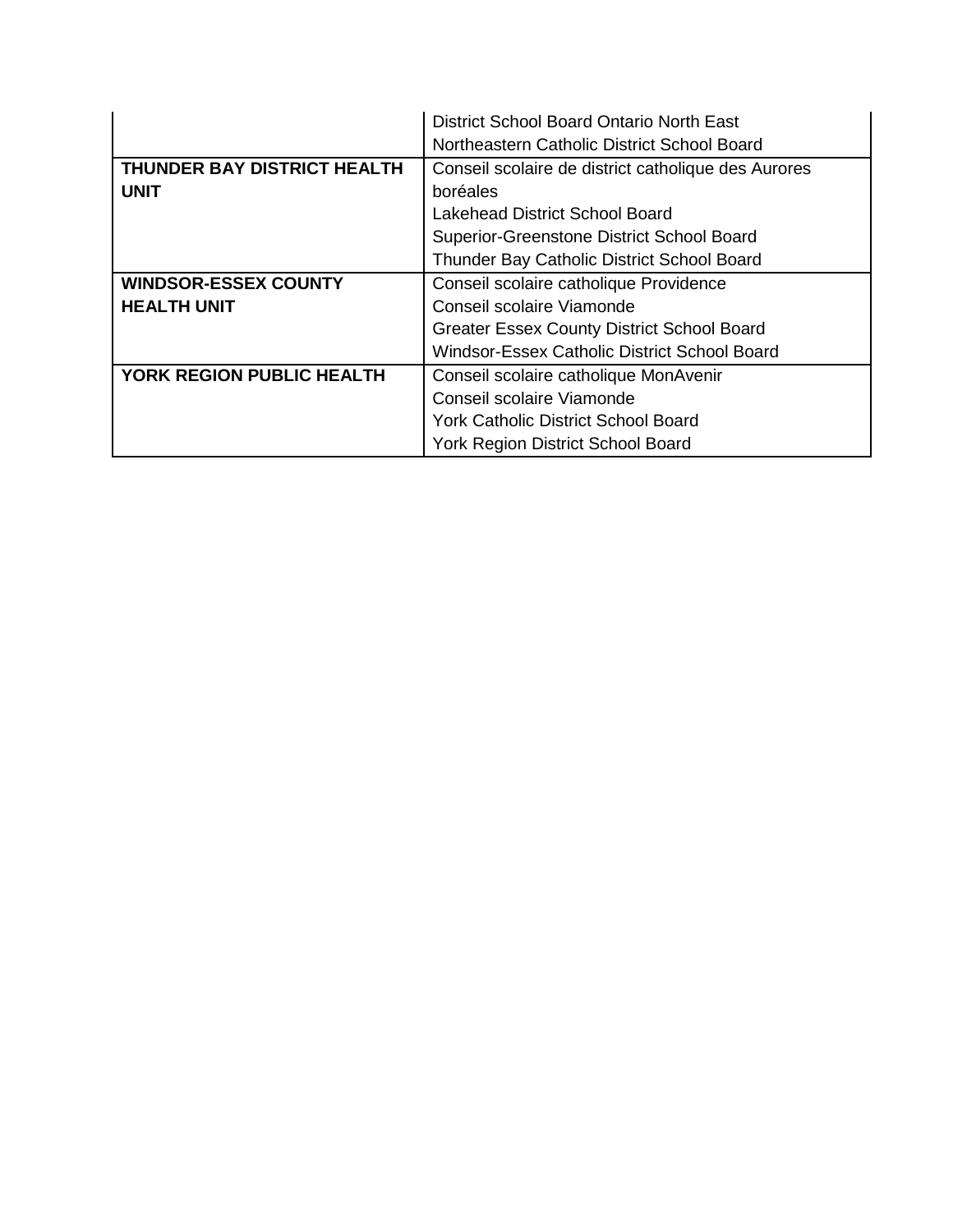# **Appendix – Breakdown of School Sites by Board**

| <b>Bluewater District School Board</b>                           |
|------------------------------------------------------------------|
| <b>Grey Highlands Secondary School</b>                           |
| <b>Peninsula Shores District School</b>                          |
| Georgian Bay Community School Secondary School                   |
| <b>Brant Haldimand Norfolk Catholic District School Board</b>    |
| Holy Trinity Catholic High School                                |
| <b>Bruce-Grey Catholic District School Board</b>                 |
| Sacred Heart High School                                         |
| St Mary's High School                                            |
| <b>Catholic District School Board of Eastern Ontario</b>         |
| <b>Holy Trinity Catholic Secondary School</b>                    |
| St Matthew Catholic Secondary School                             |
| St Joseph's Secondary School                                     |
| Conseil des écoles publiques de l'Est de l'Ontario               |
| École secondaire publique L'Héritage                             |
| École secondaire publique L'Académie de la Seigneurie            |
| <b>Conseil scolaire catholique Providence</b>                    |
| École secondaire catholique École secondaire de Pain Court       |
| École secondaire catholique École secondaire Monseigneur-Bruyère |
| École secondaire catholique l'Essor                              |
| <b>Conseil scolaire catholique MonAvenir</b>                     |
| <b>ÉSC Saint-Charles-Garnier</b>                                 |
| ÉSC Saint-Jean-de-Brébeuf                                        |
| ÉSC Sainte-Famille                                               |
| ÉSC Renaissance                                                  |
| <b>Conseil scolaire Viamonde</b>                                 |
| École secondaire Ronald-Marion                                   |
| École secondaire Gabriel-Dumont                                  |
| École secondaire Jeunes sans frontières                          |
| École secondaire de Lamothe-Cadillac                             |
| École secondaire Norval-Morrisseau                               |
| Conseil scolaire public du Nord-Est de l'Ontario                 |
| Ecole secondaire publique Echo du Nord                           |
| École secondaire Renaissance                                     |
| Conseil scolaire de district catholique de l'Est ontarien        |
| École secondaire catholique La Citadelle                         |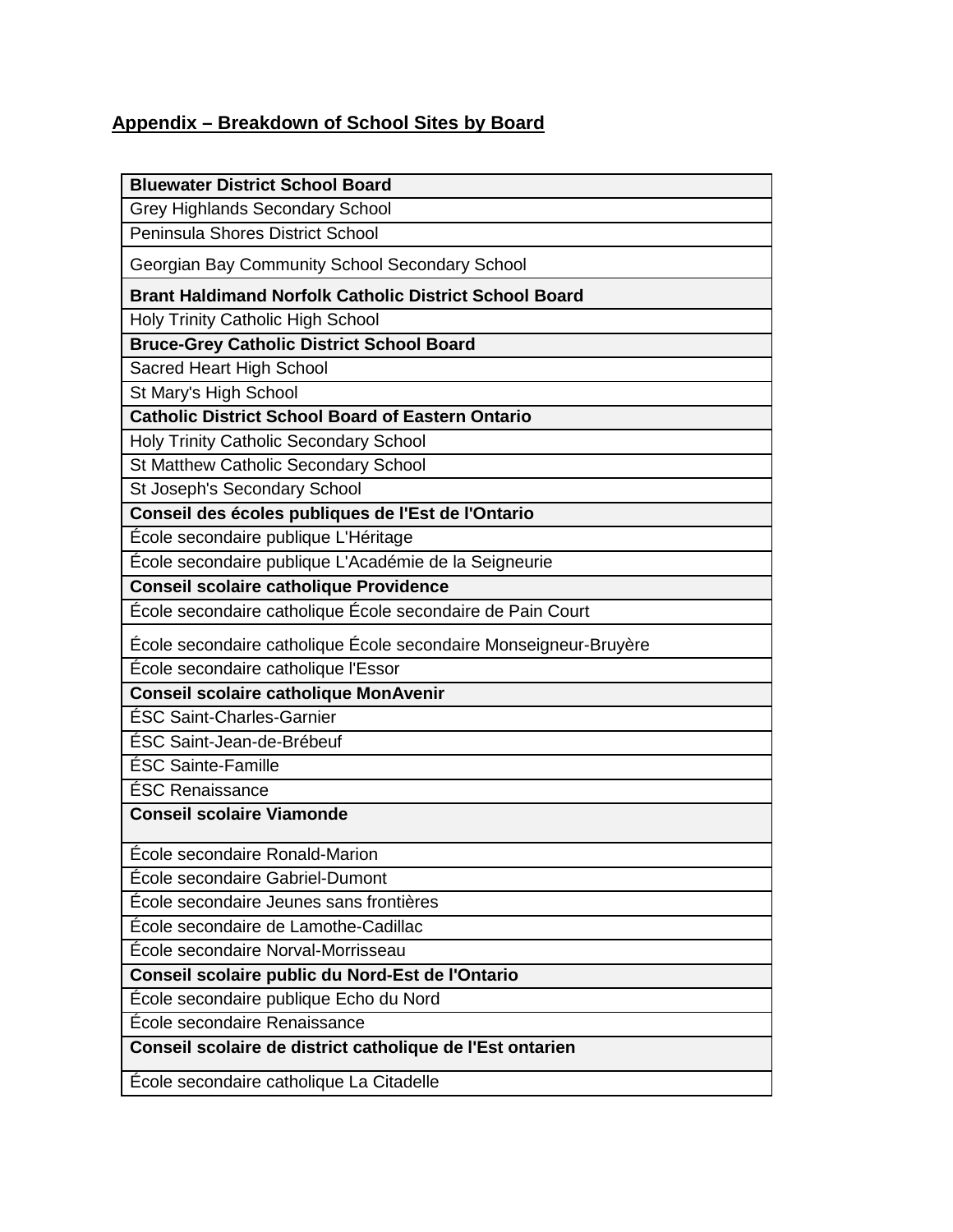| École secondaire catholique Le Relais                        |
|--------------------------------------------------------------|
| Conseil scolaire de district catholique des Aurores boréales |
| École secondaire catholique de La Vérendrye                  |
| Conseil scolaire catholique de district des Grandes Rivières |
| École secondaire catholique Cité des Jeunes                  |
| École secondaire catholique Hearst                           |
| École secondaire catholique Theriault                        |
| <b>District School Board of Niagara</b>                      |
| <b>Beamsville District Secondary School</b>                  |
| E L Crossley Secondary School                                |
| <b>Greater Fort Erie Secondary School</b>                    |
| <b>District School Board of Ontario North East</b>           |
| Kapuskasing District High School                             |
| Roland Michener Secondary School                             |
| Timmins High and Vocational School                           |
| <b>Dufferin-Peel Catholic District School Board</b>          |
| Cardinal Ambrozic Catholic Secondary School                  |
| St Marguerite d'Youville Secondary School                    |
| St Thomas Aquinas Secondary School                           |
| <b>Cardinal Leger Secondary School</b>                       |
| St. Roch Catholic Secondary School                           |
| St Augustine Secondary School                                |
| Notre Dame Catholic Secondary School                         |
| St Edmund Campion Secondary School                           |
| Robert F Hall Catholic Secondary School                      |
| Ascension of Our Lord Secondary School                       |
| Philip Pocock Catholic Secondary School                      |
| Father Michael Goetz Secondary School                        |
| St Martin Secondary School                                   |
| Loyola Catholic Secondary School                             |
| St. Oscar Romero Catholic Secondary School                   |
| St Aloysius Gonzaga Secondary School                         |
| Our Lady of Mount Carmel Secondary School                    |
| St Joseph Secondary School                                   |
| <b>St Marcellinus Secondary School</b>                       |
| <b>Durham Catholic District School Board</b>                 |
| Father Donald MacLellan Catholic Sec Sch Catholic School     |
| Archbishop Denis O'Connor Catholic High School               |
| Notre Dame Catholic Secondary School                         |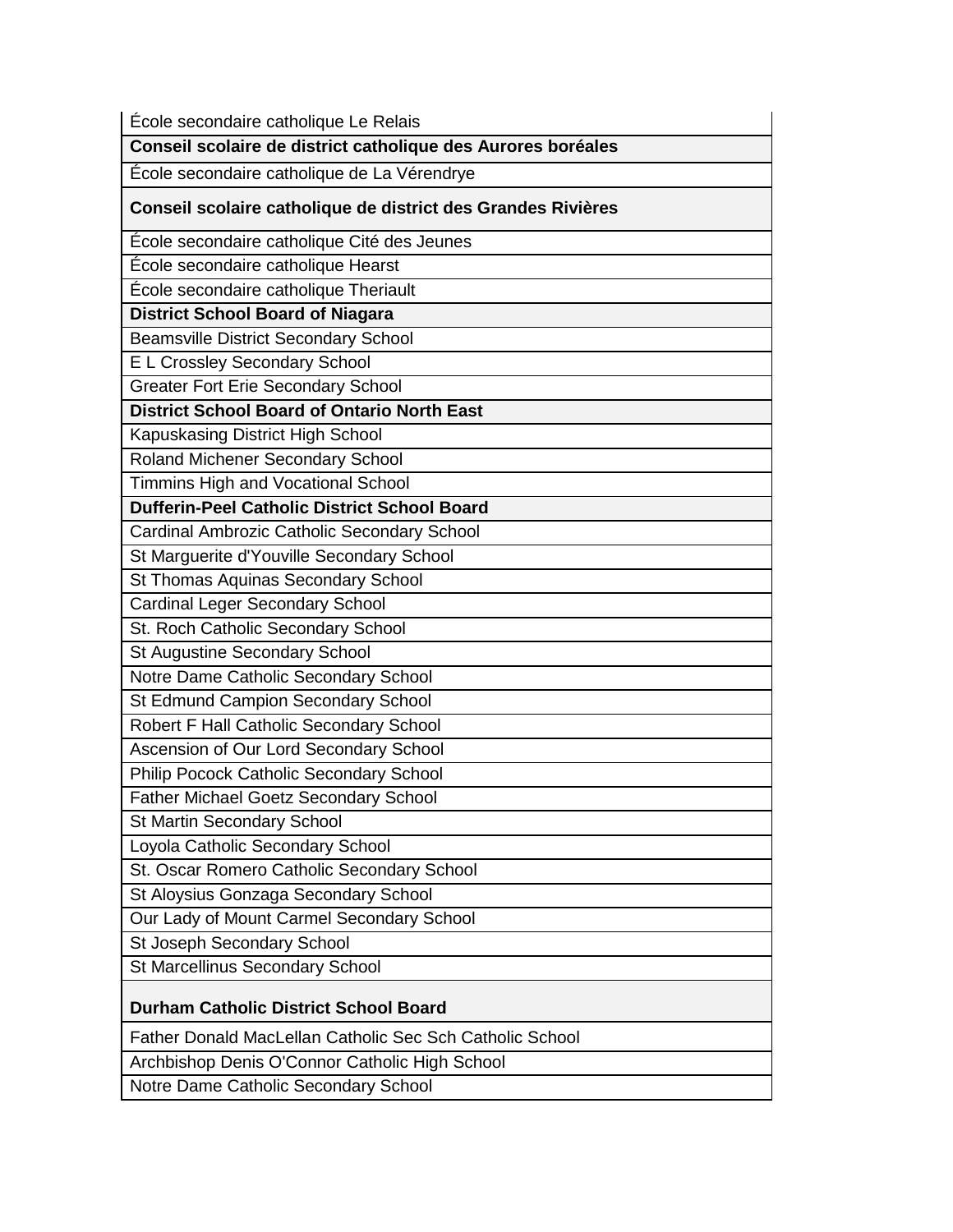| <b>Durham District School Board</b>                |
|----------------------------------------------------|
| Ajax High School                                   |
| J Clarke Richardson Collegiate Institute           |
| <b>Pickering High School</b>                       |
| Port Perry High School                             |
| <b>Grand Erie District School Board</b>            |
| Cayuga Secondary School                            |
| McKinnon Park Secondary School                     |
| <b>Waterford District High School</b>              |
| <b>Greater Essex County District School Board</b>  |
| <b>General Amherst High School</b>                 |
| <b>Belle River District High School</b>            |
| <b>Vincent Massey Secondary School</b>             |
| <b>Western Secondary School</b>                    |
| Kawartha Pine Ridge District School Board          |
| Clarke High School                                 |
| <b>Courtice Secondary School</b>                   |
| <b>Keewatin-Patricia District School Board</b>     |
| Beaver Brae Secondary School                       |
| Dryden High School                                 |
| Red Lake District High School                      |
| Kenora Catholic District School Board              |
| St Thomas Aquinas High School                      |
| <b>Lakehead District School Board</b>              |
| Superior Collegiate and Vocational Institute       |
| Westgate Collegiate and Vocational Institute       |
| <b>Lambton Kent District School Board</b>          |
| Ridgetown District High School                     |
| <b>Tilbury District High School</b>                |
| London District Catholic School Board              |
| Holy Cross Catholic Secondary School               |
| <b>Catholic Central High School</b>                |
| Regina Mundi College                               |
| <b>Niagara Catholic District School Board</b>      |
| <b>Blessed Trinity Catholic Secondary School</b>   |
| Pope Francis Catholic Secondary School             |
| <b>Northeastern Catholic District School Board</b> |
| O'Gorman High School                               |
| <b>Peel District School Board</b>                  |
| Castlebrooke SS Secondary School                   |
| Louise Arbour Secondary School                     |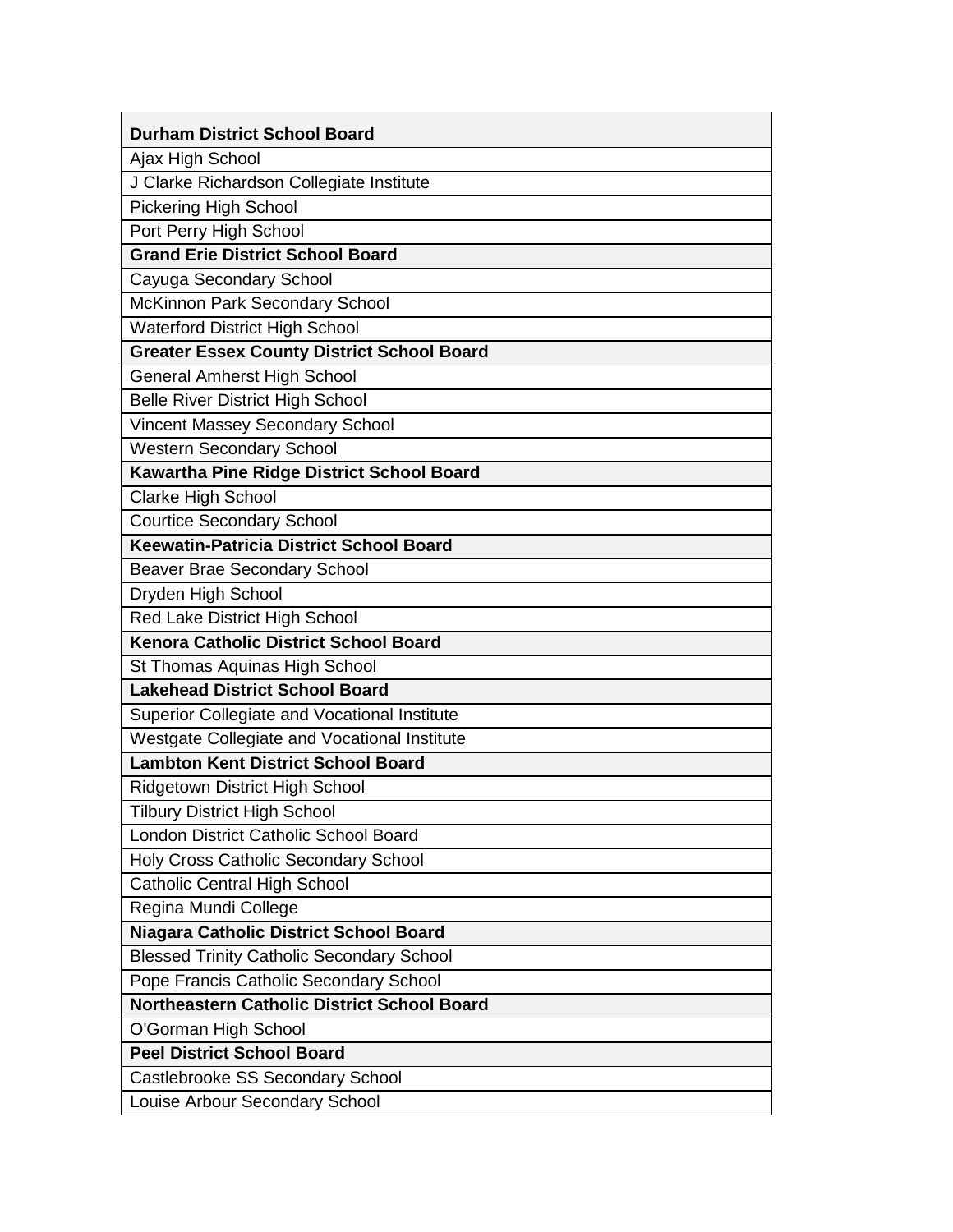| Harold M. Brathwaite Secondary School                                 |
|-----------------------------------------------------------------------|
| Judith Nyman Secondary School                                         |
| North Park Secondary School                                           |
| <b>Bramalea Secondary School</b>                                      |
| <b>Central Peel Secondary School</b>                                  |
| <b>Turner Fenton Secondary School</b>                                 |
| David Suzuki Secondary School                                         |
| <b>Brampton Centennial Secondary School</b>                           |
| <b>Heart Lake Secondary School</b>                                    |
| Fletcher's Meadow Secondary School                                    |
| <b>Mayfield Secondary School</b>                                      |
| Lincoln M. Alexander Secondary School                                 |
| <b>Glenforest Secondary School</b>                                    |
| T. L. Kennedy Secondary School                                        |
| The Woodlands Secondary School                                        |
| <b>Streetsville Secondary School</b>                                  |
| Meadowvale Secondary School                                           |
| Rick Hansen Secondary School                                          |
| Mississauga Secondary School                                          |
| Applewood Heights Secondary School                                    |
| Peterborough Victoria Northumberland and Clarington Catholic District |
|                                                                       |
| <b>School Board</b>                                                   |
| Holy Trinity Catholic Secondary School                                |
| St. Stephen Catholic Secondary School                                 |
| <b>Rainy River District School Board</b>                              |
| Atikokan High School                                                  |
| Fort Frances High School                                              |
| Rainy River High School                                               |
| <b>St Clair Catholic District School Board</b>                        |
| Ursuline College Chatham Catholic Secondary School                    |
| <b>Superior-Greenstone District School Board</b>                      |
| <b>Geraldton Composite School</b>                                     |
| Marathon High School                                                  |
| Nipigon Red Rock District High School                                 |
| Manitouwadge High School                                              |
| <b>Thames Valley District School Board</b>                            |
| North Middlesex District High School                                  |
| <b>Glencoe District High School</b>                                   |
| Lord Dorchester Secondary School                                      |
| Medway High School                                                    |